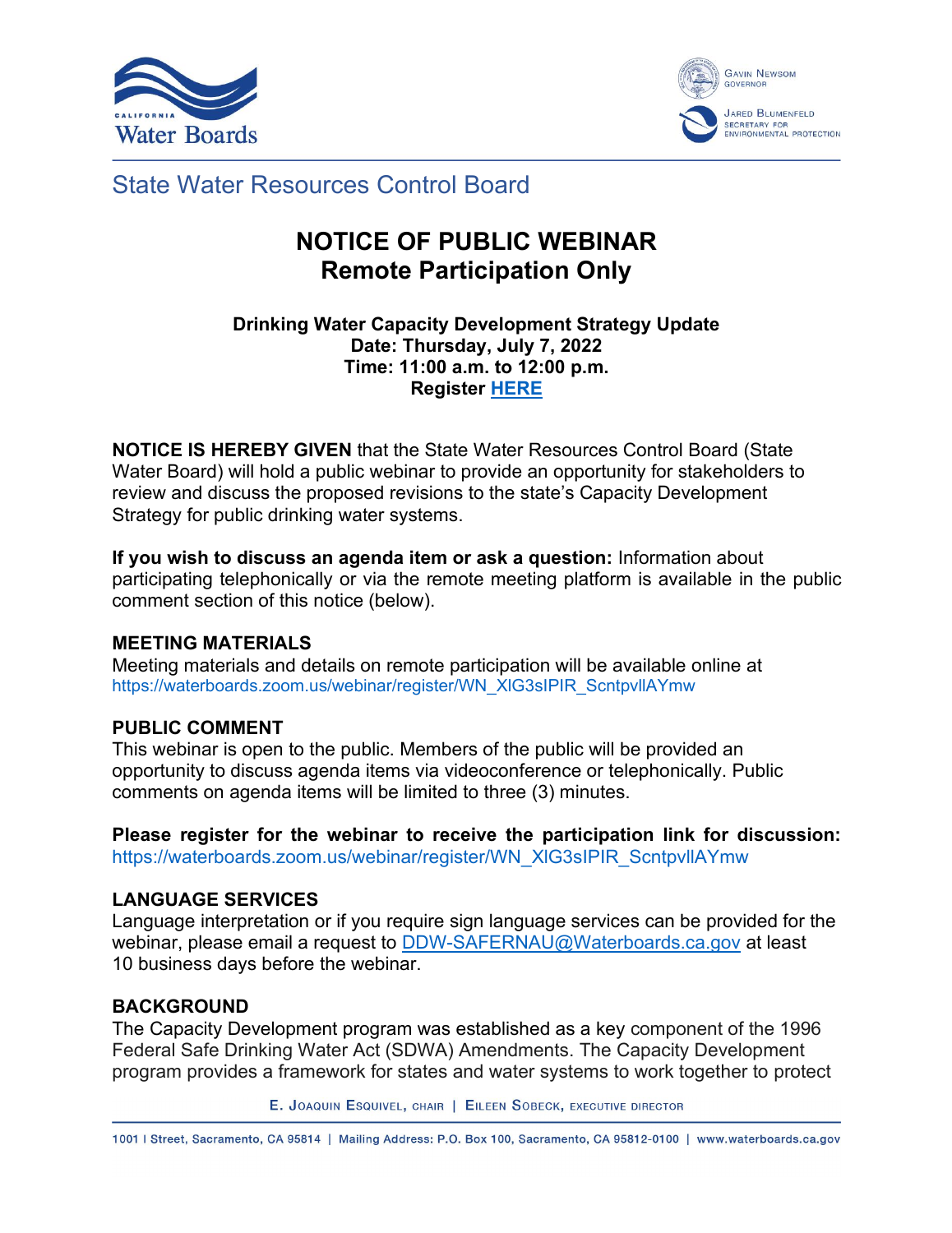public health. The Amendments have provided incentives (including funding) for each state to develop a Capacity Development program to assist public water systems in building technical, managerial, and financial (TMF) capacity.

The SDWA allows the states the flexibility to develop their own strategy to meet the individual needs of the state. However, the SDWA requires that the strategy be developed with adequate input from identified stakeholders including the public. California's initial Capacity Development Strategy was adopted in 2000. The Capacity Development Strategy has developed and evolved over time since then.

## **PURPOSE**

This meeting is designed to solicit input on the State Water Board's updated Drinking Water Capacity Development Strategy (Strategy). The updated Strategy is being prepared pursuant to requirements of the U.S. EPA. The updated Strategy is envisioned to build on the previous version of the Strategy which was last revised in 2020.

The State Water Board's updated Capacity Development Strategy is intended to incorporate the new SAFER program as a key element of the Strategy. Federal SDWA Section 1420(c)(2) requires that States, in preparing their Capacity Development Strategies, solicit and consider public comment on, and include as appropriate the following:

- 1. The methods or criteria that the State will use to identify and prioritize the public water systems most in need of improving TMF capacity.
- 2. A description of the institutional, regulatory, financial, tax, or legal factors at the Federal, State, or local level that encourage or impair capacity development.
- 3. A description of how the State will use the authorities and resources of this title or other means to assist public water systems in complying with regulations, encourage the development of partnerships between public water systems to enhance the TMF capacity of the systems, and assist public water systems in the training and certification of operators.
- 4. A description of how the State will establish a baseline and measure improvements in capacity with respect to federal regulations and State drinking water law.
- 5. An identification of the persons that have an interest in and are involved in the development and implementation of the capacity development strategy (including all appropriate agencies of Federal, State, and local governments, private and nonprofit public water systems and public water system customers).

In addition, America's Water infrastructure Act of 2018 amended this section of the SDWA to include:

6. A description of how the state will, as appropriate—(i) encourage development by public water systems of asset management plans that include best practices for asset management; and (ii) assist, including through the provision of technical assistance, public water systems in training operators or other relevant and appropriate persons in implementing such asset management plans.